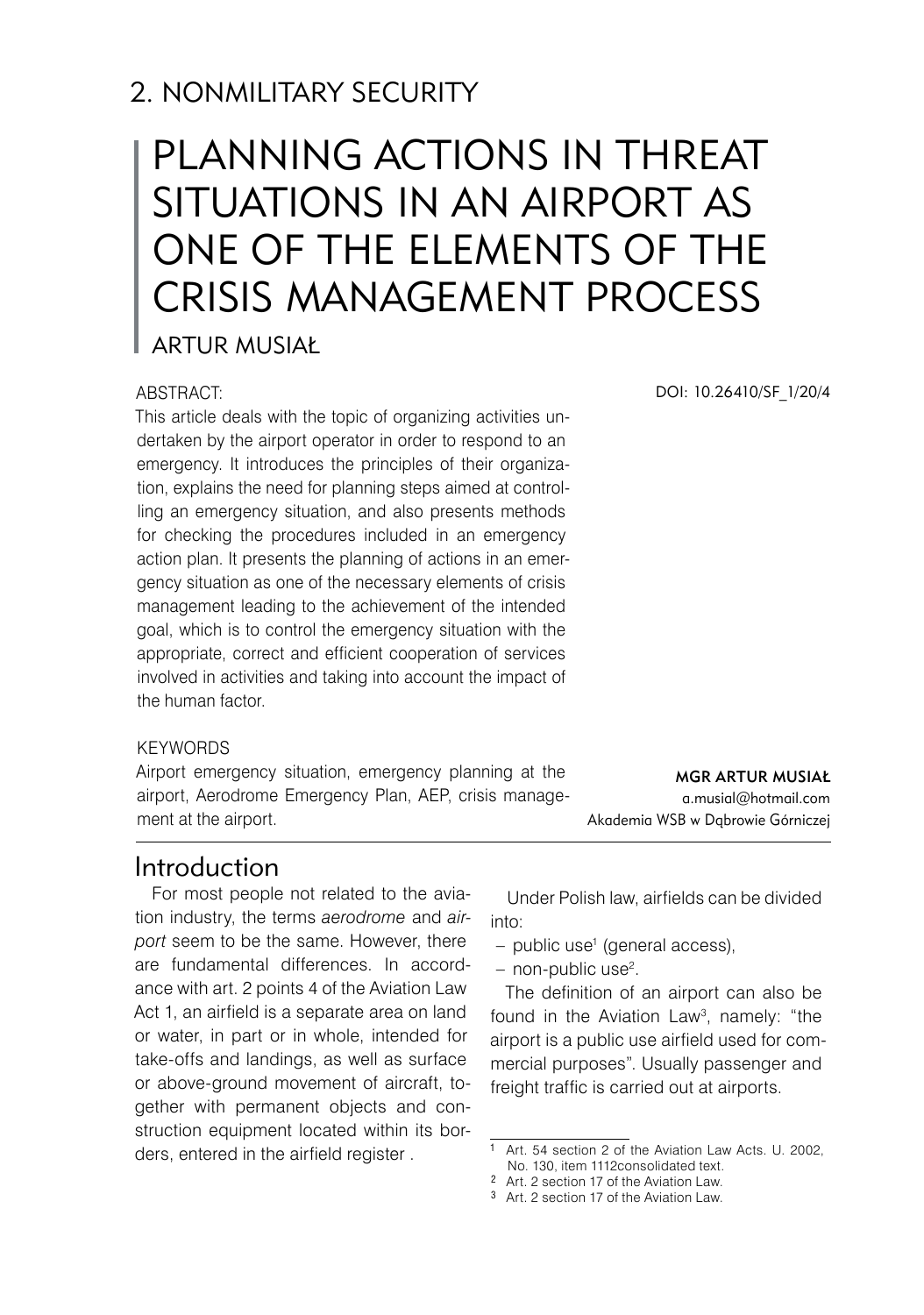Airports can be divided according to several other criteria. Taking air traffic service as a determinant, we can distinguish: domestic and international airports.

There is also a division into the following types of airports:

- local, –
- regional,
- central.

It follows from the above that the terms airfield and airport are interrelated and interdependent. In general, however, they differ from each other. Putting both concepts in the simplest framework, it should be stated that the term airfield is closer to operational issues, while the airport has more to do with business (trade). However, taking into account the topic and area of consideration for planning actions in emergency situations, discussed in this article, it can be assumed that for its needs the alternative use of both concepts is acceptable. This is the interpretation adopted by the author of the article.

The irresistible need for ever faster movement, civilization development, technological progress, as well as the implementation of new technologies and phenomena related to the globalization of society force the continuous evolution of air transport. This generates an increase in air operations in the sky and at airports. According to the analysis carried out by the Civil Aviation Office, Polish airports handled 22,300,000 passengers only in the first half of 2019, which means a 7% increase compared to the same period in 2018<sup>4</sup>. There is also a tendency to constantly increase the number of transport flights. The consequence of this is the increase in the amount of goods transported by air. Comparison of statistical data for the second quarter of 2018 and

2019 shows an almost 6% increase in the total volume of freight transported<sup>5</sup>.

From the very beginning, air transport has been associated with the risk of an accident. In over a century of aviation development, this risk has been reduced to such an extent that it has now become the safest means of movement. Undoubtedly, this is due to technical and organizational progress in aviation. The economic benefits resulting from the use of aircraft allow the introduction of newer, more technologically advanced machinery and equipment, as well as the development of airport infrastructure, which has a positive impact on the safety level. It should be noted, however, that aviation is one of the types of human activity. In this activity, the risk of accidents can be minimized, but it cannot be eliminated completely.

Modern, technically advanced aircraft structures have two passenger decks. This gives the opportunity to significantly increase the number of passengers carried at one time. Consequently, it is necessary to increase the amount of fuel in the tanks. The latest aircraft have several hundred seats for passengers, in the transport compartment they are able to transport loads of several dozen tons and take up to several hundred tons of fuel needed for the flight.

The dynamics of air transport development is a factor forcing the development of airport infrastructure. The requirements regarding the capacity and functionality of passenger terminals are increasing, hence the news about the opening of a new facility appear in the media from time to time. The infrastructure necessary for aircraft ground handling, parking lots for ground handling equipment and repair hangars for aircraft are also being developed. It is important from the development point of view to adapt

 Source: https://ulc.gov.pl/pl/aktualnosci/4861-dobrewyniki-przewozow-pasazerskich-w-transporcie-lotniczym-w-pierwszej-polowie-2019-roku [accessed November 14, 2019]

 Source: https://ulc.gov.pl/\_download/regulacja\_rynku/statystyki/cargo/wg\_org\_cargo\_kw22019.pdf [accessed November 14, 2019]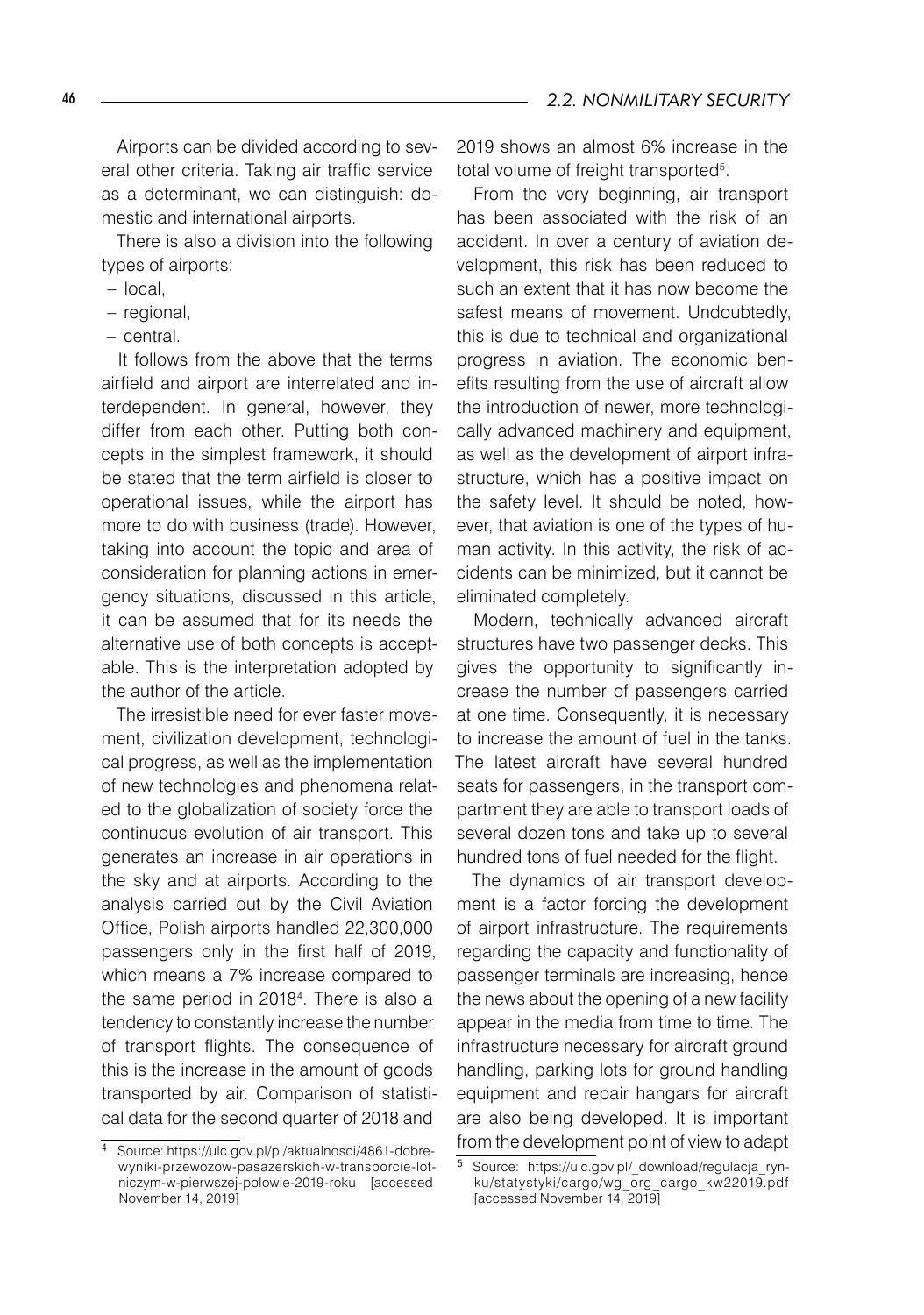the airport's air part to the growing requirements related to the parameter mentioned previously, the dimensions of the aircraft. It is important to maintain the appropriate aviation fuel and diesel oil storage reserve. While the diesel oil supply does not affect the airport's operation so much, the necessary aviation fuel supply has a huge impact on this parameter. Considering the amount of fuel needed for the flight of the aircraft and the constantly increasing number of flight operations, it is not difficult to conclude that in order to store such a huge amount of fuel it is necessary to build a fuel base and ensure smooth supply.

The term "threat" is usually intuitively understood and commonly used, but its different interpretations can be seen. The PWN Polish Dictionary gives the following definition of a threat: "a situation or condition that threatens someone or in which someone feels threatened" and "someone who creates such a situation". To interpret the noun "threat', the dictionary uses the verb 'threaten', which can take on (hereinafter the PWN dictionary) two meanings: 1) 'to scare someone to make him act'; 2) "become a real danger to someone or something<sup>6</sup>". So what is an emergency situation? The easiest way to deal with an airport is to define the emergency situation from a system perspective. It should be understood as such a system functioning state, when as a result of external threat (e.g. emergency landing of an aircraft, act of terror, natural disaster) or internal (e.g. fire of an airport facility, power failure) it passes from the state of proper functioning to less satisfactory operating condition (desirable).

Each airport is a specific environment operating according to specific rules. Looking at the whole of this environment through the prism of potential threats, several areas of

their impact can be distinguished. Hence the need to plan emergency actions at the airport. Each occurrence of a threat situation creates a certain type of crisis situation understood in a more or less developed area of impact, which triggers the crisis management process. According to one of the analytical currents of searching for crisis issues, creating scenarios of possible development and course of the crisis and preparatory actions, i.e. planning actions in an emergency situation taking into account the greatest number of threats, it facilitates undertaking actions controlling the course of the crisis towards acceptable solutions and gaining control over the crisis<sup>7</sup>.

# 1.Types of emergency situations that may occur at an airport

Hazard situations related to the operation of an airport can be most easily divided into: aircraft-related emergency situations, non-aircraft related emergency situations, medical emergency situations or a combination of these situations<sup>8</sup>.

Furthermore, the following aircraft-related emergency situations can be identified:

- aircraft accident at the airport,
- aircraft accident outside the airport (on land, on water),
- aircraft incident in the air (severe turbulence, decompression, structural failure),
- aircraft incident on earth, –
- incident sabotage, including the threat of a bomb attack,
- incident unlawful seizure of an aircraft. Emergency situations not related to the aircraft:
- fire (airport infrastructure),

https://sjp.pwn.pl/szukaj/zagro%C5%BCenie.html [accessed November 14, 2019]

J. Ziarko, J. Walas-Trębacz (2010), Podstawy zarządzania kryzysowego. Część 1. Zarządzanie kryzysowe w administracji publicznej, Kraków: Wydawnictwo Akademii Frycza Modrzewskiego, p. 16.

 Based on ICAO Doc 9137, part 7 *Airport emergency planning,* p. 7.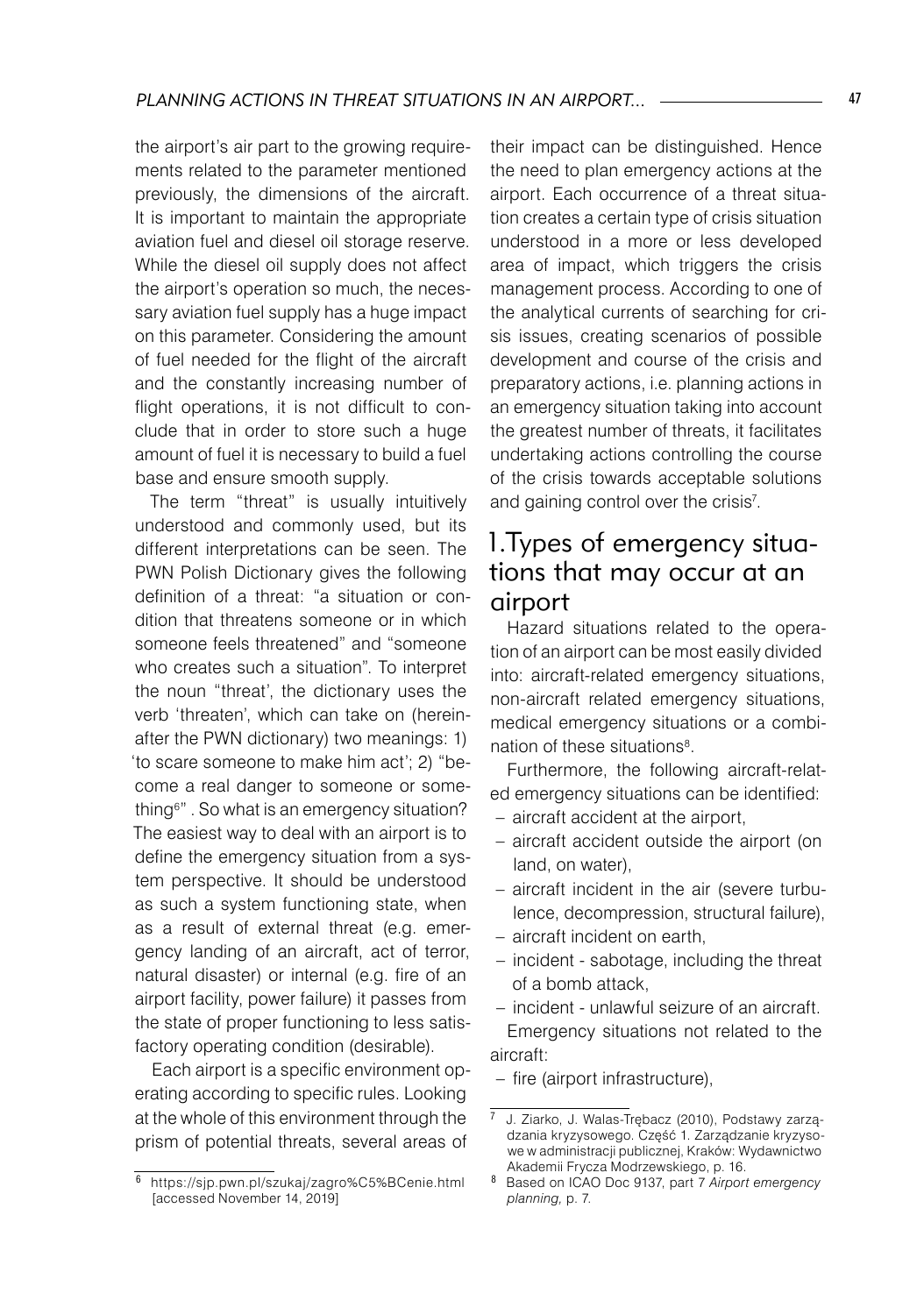- sabotage (also threat of bombing),
- act of unlawful interference, –
- act of terror,
- natural disaster and technical failure, –
- dangerous materials,
- medical emergency situations.
- Complex emergency situations:
- aircraft / object (structure), –
- aircraft / fuel refueling device, –
- aircraft / other aircraft. –

Aircraft-related emergency situations requiring rescue operations are generally classified as follows:

- aircraft accident: at or near an airport (operational area),
- full operational readiness an aircraft approaching an airport has, or is suspected to have, problems causing an immediate risk of accident,
- local state of readiness: an aircraft approaching an airport has, or is suspected to have, some defect, but this does not cause problems that would normally cause any serious difficulty in making a safe landing<sup>9</sup>.

# 2.Lawmaking

Like most issues related to aviation, the obligation to plan actions in an emergency situation was imposed on the airport operator (for Polish: zarządzający lotniskiem)<sup>10</sup> in the areas of international, EU and national law.

In 1958, Poland ratified the Chicago Convention<sup>11</sup>. Based on the wording of

Art. 25 of that Convention, Member States are required to assist aircraft in distress in their territory or territorial waters<sup>12</sup>. The most important provision of the Convention is

the establishment of the International Civil Aviation Organization (ICAO)<sup>13</sup>.

Guidelines in the form of recommendations and requirements enabling the proper implementation of the planning process for emergency situations at airports are contained in Annex 14 Volume I - Design and operation of airports. Aviation, especially comercial one, is an international activity. That is why international regulations are of fundamental importance in the field of public law regulations related to air navigation.

In the area of EU law, when the European Aviation Safety Agency (EASA)<sup>14</sup> was created in 2002, operational safety was included in the new institutional framework. The transformation consisted in taking over by EASA tasks in the field of aviation safety from European Union (EU) member states. The agency started its activity in 2003 and is currently the most important EU pillar in the area of operational safety, alongside the European Commission, EUROCON-

Ibidem, p. 7-8.

<sup>&</sup>lt;sup>10</sup> An entity that has been entered as a manager in the register of civil airports - art. 2 section 7 of the Aviation Law. The term 'airport operator' is used in European legislation.

<sup>11</sup> Convention on International Civil Aviation, signed on December 7, 1944 in Chicago.

<sup>12</sup> T. Compa, J. Kozuba, Z. Skop(2010), Ratownictwo lotnicze i lotniskowe, Dęblin: WSOSP, p. 7.

<sup>13</sup> J. Szczucki, M. Gąsior, G. Zając, M. (2011), Zarządzanie bezpieczeństwem lotnictwa cywilnego. Skrypt dydaktyczny,Wrocław: Wydawnictwo Naukowe Dolnośląskiej Szkoły Wyższej, p. 113.

<sup>14</sup> EASA (European Aviation Safety Agency) is one of the institutional pillars of the European aviation safety system alongside the European Commission, EUROCONTROL and national aviation authorities. It was established pursuant to Council and European Parliament Regulation No. 1592/2002 and started its activity in September 2003. Currently, the legal basis for its functioning is Regulation (EC) No 216/2008 of the European Parliament and of the Council of 20 February 2008 on common rules in the field of civil aviation and establishing a European Aviation Safety Agency, and repealing Council Directive 91/670/ EEC, Regulation (EC) No. 1592/2002 and Directive 2004/36 / EC (Journal of Laws L 79 of 19 March 2008) Source: http://www.ulc.gov.pl/pl/podmioty-nadzorowane/248-wazne/1482-easa [accessed on December 30 2019]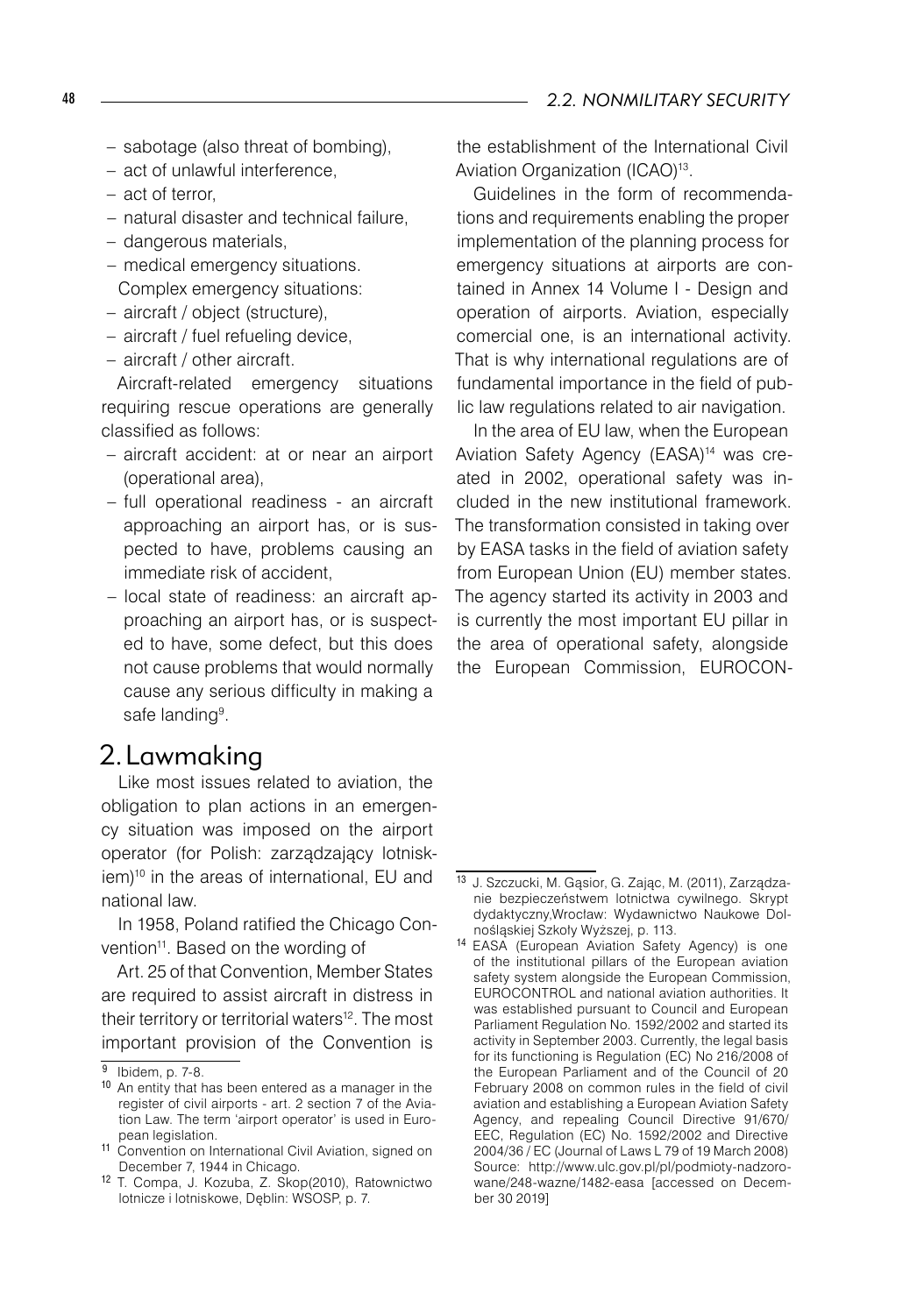TROL15 and national aviation authorities.

In all EU regulations, EASA, and with it the European Parliament and the Council, refer to the regulations established by ICAO (international). This policy reflects efforts to harmonize rules to maintain a uniform level of safety in air transport.

Commission Regulation (EU) No 139/2014 of 12 February 2014 laying down administrative requirements and procedures for airports in accordance with Regulation (EC) No 216/200816 of the European Parliament and of the Council – Annex III to Regulation 139/2014 Requirements for organizations - airport operators (part of ADR.OR) imposes detailed obligations on airport managers in the area of, inter alia, emergency response planning at an airport<sup>17</sup>.

The documents developed by EASA have the form of acceptable ways of meeting the requirements (Acceptable Means of Compliance, AMC) and guidelines (Guidance Material, GM) and certification specifications (Certification Specifications, CS), are a technical development of the general provisions of Regulation 139/2014. In the law of the European Union, they are treated as guidelines and interpretive guidelines, among others, in the area of planning emergency actions at an airport.

In the area of national law, the supreme legal act regulating security issues, including planning actions in emergency situa-

tions at airports is the Act of 3 July 2002 – Aviation Law to which the Regulation of the Minister of Transport, Construction and Maritime Economy of 4 April 2013 on preparation of airports for emergency situations and airport emergency firefighting services<sup>18</sup> was issued as an executive act.

In the current legal status, native normative acts strive to regulate the issues related to planning activities in situations of threat to airport security by referring firstly to international regulations, in particular to Annex 14 of ICAO, and then to the dynamically evolving regulations adopted by the EU authorities comprehensively.

National law additionally refers to the area of planning actions in an emergency situation at the airport through the provisions of the Crisis Management Act<sup>19</sup>. In accordance with art. 3. point 2 of the cited act, an airport is a critical infrastructure facility. According to the provision of art. 4. paragraph 1. point 5: "Civil planning tasks include: (...) preparing solutions in the event of the destruction or disruption of critical infrastructure." The obligation to plan actions in the event of an emergency situation at the airport directly imposes on the manager of art. 6, section 5 of the Act: "Independent and dependent owners of critical infrastructure objects, installations or devices are obliged to protect them, in particular by preparing and implementing, according to anticipated threats, plans for critical infrastructure protection (...)". Methods of implementation and goals of critical infrastructure protection the legislator defined in art. 3 point 3. of the Act.

<sup>15</sup> EUROCONTROL (European Organization for the Safety of Air Navigation) - a regional, specialized intergovernmental organization focused on ensuring the safety of civil and military air navigation by coordinating cooperation between Member States and international organizations, including the European Union. Established under the International Convention on Cooperation for the Safety of Air Navigation (Brussels, 13 December 1960) Source: own study based on the website: https://www.eurocontrol.int/ articles/who-we-are [accessed on December 30, 2019]

<sup>16</sup> Acts, EU L 44 of February 14, 2014.

<sup>17</sup> K. Łuczak (red.) (2016), Zarządzanie bezpieczeństwem w lotnictwie cywilnym*,* Katowice: Wydawnictwo Uniwersytetu Śląskiego, p. 133.

<sup>18</sup> Acts. U. 2013, item 487

<sup>19</sup> Act of 26 April 2007 on crisis management Acts. U. 2007 No. 89, item 590 consolidated text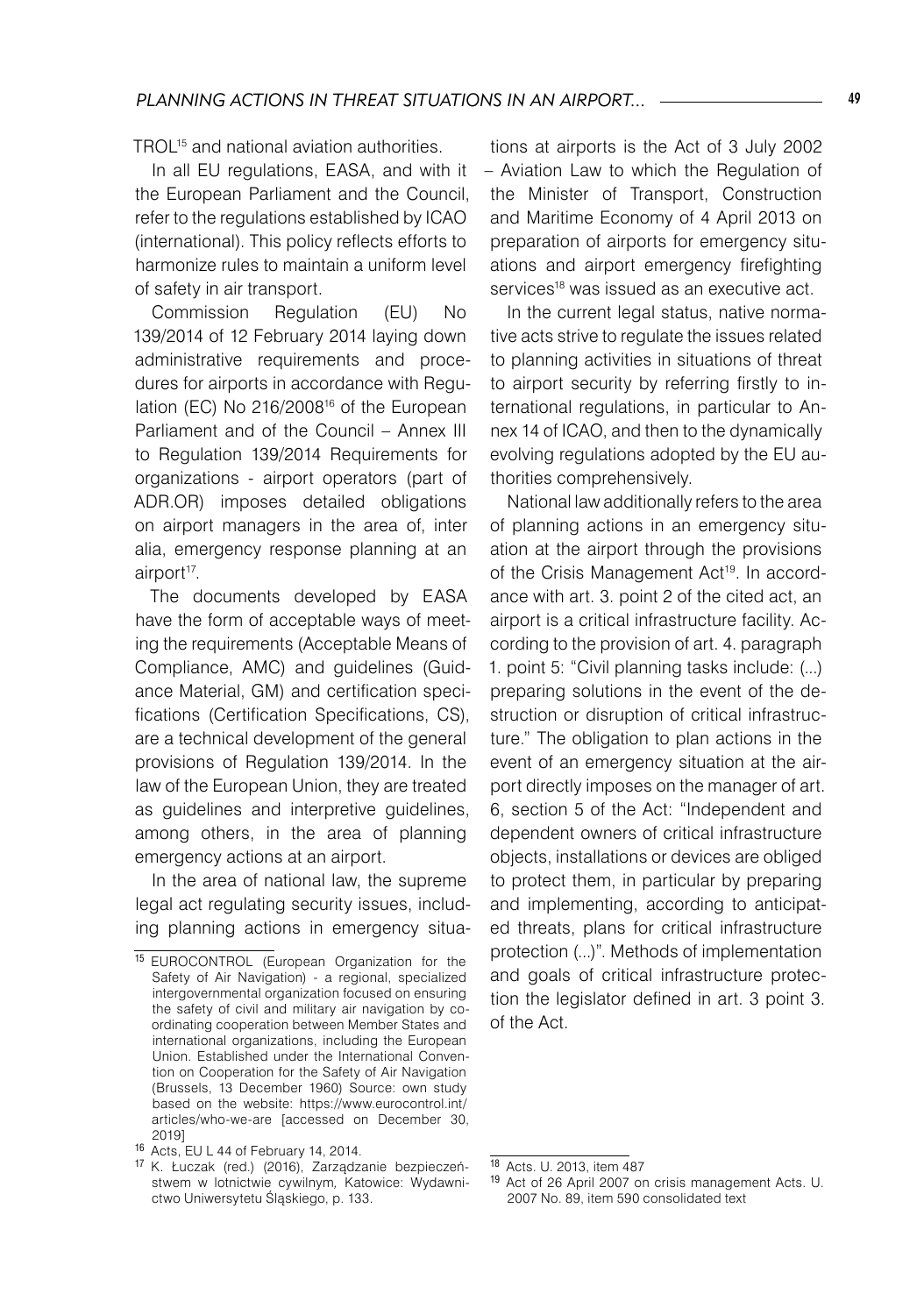# 4. Actions taken in the event of an emergency at the airport

# 4.1.Procedures planning in case of an emergency

Planning of the actions in an emergency situation at an airport is the process of preparing it for an emergency situation that may occur in the airport's administrative area or in its operational area, but also outside the operational area.

The regulations govern the airport's operational area<sup>20</sup> as follows: the airport area and the area around it, where airport services and other entities provide assistance to aircraft in distress in accordance with the principles set out in the AerodromeEmergency Plan, with a radius of 8000 m – for a certified airport<sup>21</sup>.

The goal of planning emergency situations at an airport should be to minimize the effects of the emergency, in particular in terms of saving human lives and maintaining the continuity of air operations.

Action planning in the event of an emergency for an airport defines the procedures for the operation of airport services and those external entities and institutions that could support and improve operations in the event of an emergency. The concept of emergency response planning must address the following areas:

- control and command,
- communications,
- coordination –
- It must also take into account:
- planning of actions before a threat occurs,
- actions taken during an emergency,
- actions implemented after the emergen-– cy situation ceases,
- influence of human factor, –
- $-$  use of airport equipment and facilities.

According to the law, the airport operator is responsible for planning actions in an emergency.Arrangements regarding action in emergency situations due to applicable regulations are included in the document "Aerodrome Emergency Plan" (AEP). This document takes the form of a textbook. It is a set of procedures to be applied in a specific emergency situation, it defines the principles of managing the operation depending on the emergency situation and the principle of delegating powers by the manager, the principles of appointing a crisis staff, a mobile management position, as well as an operational center. It also contains communication schemes. Maps and plans of the airport are also an indispensable component, which is usually enclosed as attachments. It is also distributed to all services and entities provided for in the procedures.

The purpose of the AEP document is to provide all necessary information for staff of services and organizations involved in emergency situations. This document should be structured graphically so that the required information is easily accessible.

An example of the table of contents is shown below:

- Chapter 1 Emergency telephone numbers;
- Chapter 2 Aircraft accident at the airport;
- Chapter 3 Accident of an aircraft outside the airport boundaries, including division into incidents in the area and outside the operational area of the airport;
- Chapter 4 Failure of an aircraft in flight (full threat or local operation readiness);

<sup>20</sup> § 2. point 7. Regulation of the Minister of Transport, Construction and Maritime Economy of 4 April 2013 on the preparation of airports for emergency situations and airport rescue and firefighting services (Acts. U. 2013, item 487)

<sup>21</sup> The airport referred to in § 2. point 2 MTCaME Regulation of 4 April 2013 on the preparation of airports ...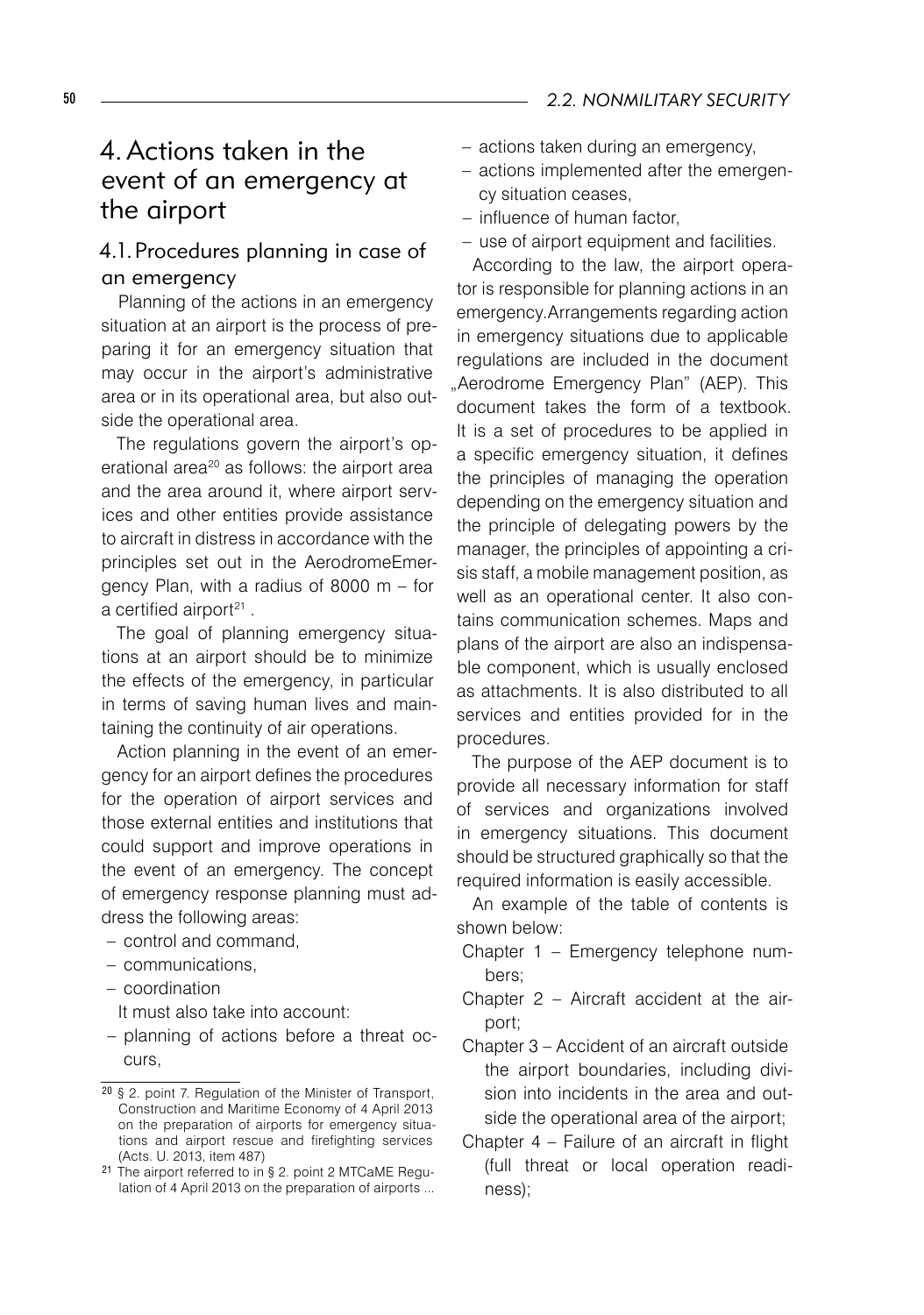- Chapter 6 Sabotage, including bomb threat (aircraft or facility);
- Chapter 7 Unlawful seizure of aircraft;
- Chapter 8 Airport incident;
- Chapter 9 Representatives of authorities - functions at the place of activity;
- Chapter 10 Exercises;
- Chapter 11 Rules for managing rescue operations;
- Chapter  $10 -$  Attachments, maps<sup>22</sup>.

#### 4.2. Including the human factor

Product and service providers and national organizations form an aviation system. Due to its complicated structure, this system requires an assessment of the human factor's impact on security and understanding how human behavior can change due to multiple and interacting system components<sup>23</sup>.

The SHELL model was developed to enable the interaction of various system components to be analyzed. These components include:

- Software (S) procedures, training, support, etc .,
- Hardware (H) machines and equipment,
- Environment (E) the working environ-– ment in which the rest of the L-H-S system must function,

- Liveware (L) - people in the workplace $^{24}\cdot$ 

At the center of the SHELL model there are people directly involved in the activities. People tend to adapt quickly to a particular situation, but there is a significant variation in their actions. Hence, it follows that people are not standardized to the same extent as equipment. People do not have the characteristics that allow for perfect interaction with the various components of the environment in which they work. In order to avoid tensions that may adversely affect human activities, it is important to minimize the effects of disturbances in relationships between people and other components of the model. To avoid disruptions to the system and human errors, other components must strive for careful adaptation to people25.

A convergent interpretation of the concept of the human factor can be found in the Union document: "'human factors principles' means principles which apply to aeronautical design, certification, training, operations and maintenance and which seek safe interface between the human and other system components by proper consideration to human performance26" In this case, the extension of the concept of 'human performance" is also cited, that is: "(...) 'human capabilities and limitations which have an impact on the safety and efficiency of aeronautical operations<sup>27"</sup>

All actions taken by the airport operator during an emergency situation also qualify as components of the aviation system, so the inclusion of a human factor in the planning of emergency situations at an airport becomes indispensable. In order to neutralize the human factor as deeply as possible, it becomes necessary to use a tool in the form of training and exercises.

#### 4.3. Crisis Staff

In the event of an emergency situation in the administrative area or operational area of the airport, a Crisis Staff shall be appointed. Crisis Staff may also be called during an aircraft accident outside the airport's operating area if the aircraft performed or was to carry out operations at the airport.

Chapter 5 – Object fire;

<sup>22</sup> Based on the EASA document: Easy Access Rules for Aerodromes (Regulation (EU) No 139/2014) 2014 -Revision from May 2019.

<sup>23</sup> Doc 9859-AN / 474 Safety Management Manual - Third Edition 2013.

<sup>24</sup> Ibidem, p. 22.

 $25$  Ibidem, p. 22-23.

<sup>26</sup> Easy Access Rules for Aerodromes (Regulation (EU) No 139/2014), op. cit., p. 32.

<sup>27</sup> Ibidem, p. 33.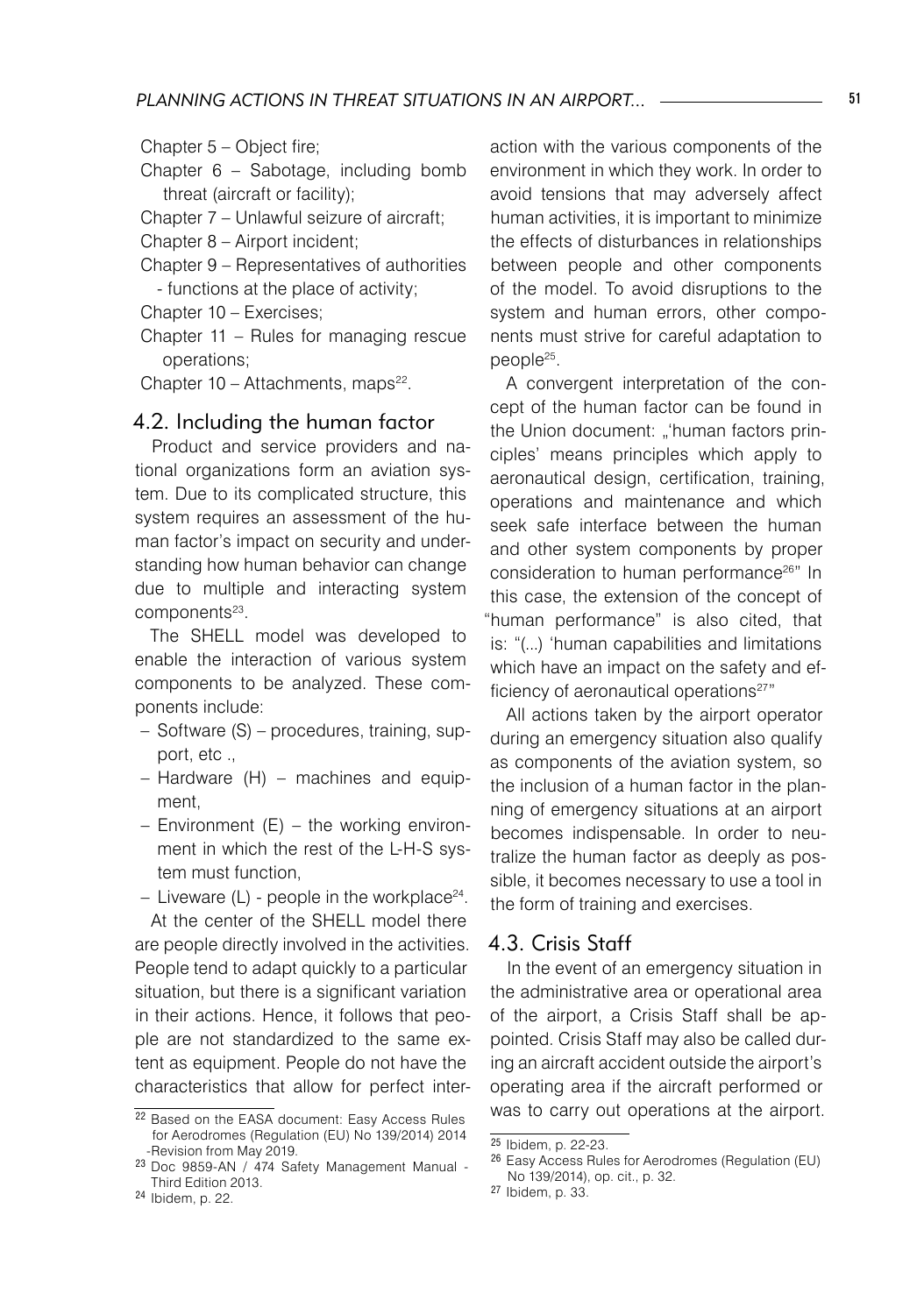The workplace of the Crisis Staff should be previously designated and included in the staff appointment procedure set out in the AEP. The Crisis Staff is appointed on the instruction of the Rescue Action Coordinator (RAC) in the following cases:

- aircraft accident or other threat to aircraft within the airport, in the operational area of the airport or outside it,
- occurrence of an act of terror,
- bomb threat, –
- public health and epidemic threats,
- when there are events involving hazardous materials in transport or technological installations that pose a threat to people or the environment,
- when there are events related to the fail-– ure of airport infrastructure and / or natural disaster posing a threat to people, property of the natural environment,
- when the information obtained indicates that the local threat may increase in size,
- when the information obtained indicates that during a fire there is a danger to property or the environment,
- when the occurring event requires coop-– eration with external higher-level rescue entities or specialists from other industries,
- at the request of a representative of the entity envisaged to work in the Crisis Staff,
- at the request of the head of the action in an ongoing emergency.

The Crisis Staff is an advisory body for the Rescue Action Coordinator (RAC) and Rescue Operation Manager (ROM), Action Commander (Operation) (AC) or Operation Manager (OM) in the area of professional and specialist knowledge of individual staff members. Staff members cooperate with ROM,AC, OM and RAC in their area of competence.

The Crisis Staff develops the concept of actions during long-term and complicated rescue operations and police operations; prepares data for the analysis of the event, which can be used in the process of professional development as well as by the State Commission on Aircraft Accident Investigation.

An example of the composition of the Crisis Staff:

- Chairman Chief Executive Officer, –
- Safety Division Manager,
- Head of the Airport Security Service,
- Chief of the Border Guard Post, –
- Commandant of the Airport Rescue and Firefighting Service (ARFS),
- Representative of the State Fire Service,
- Police representative,
- Head of the Emergency Medical Service,
- Head of the Duty Service,
- Head competent for energy,
- Head competent for communications and teleinformatics,
- Manager responsible for operation and transport,
- Head of the Customs Department,
- Head of the Airport Area Control Team,
- Managers or representatives of ground-– handling agencies,
- Managers or representatives of fuel op-– erators,
- State Sanitary Inspector territorially competent or representative<sup>28</sup>,
- representative of the competent voivode<sup>29</sup>.
- airline representatives, –
- specialists from other areas.

Depending on the type of threat, the composition of the Crisis Staff can be extended to specialists whose knowledge and ex-

<sup>28</sup> If the emergency situation is related to an epidemic threat, infectious disease or other threat with the same consequences.

<sup>29</sup> If the emergency situation requires mobilizing forces and resources at the voivodship level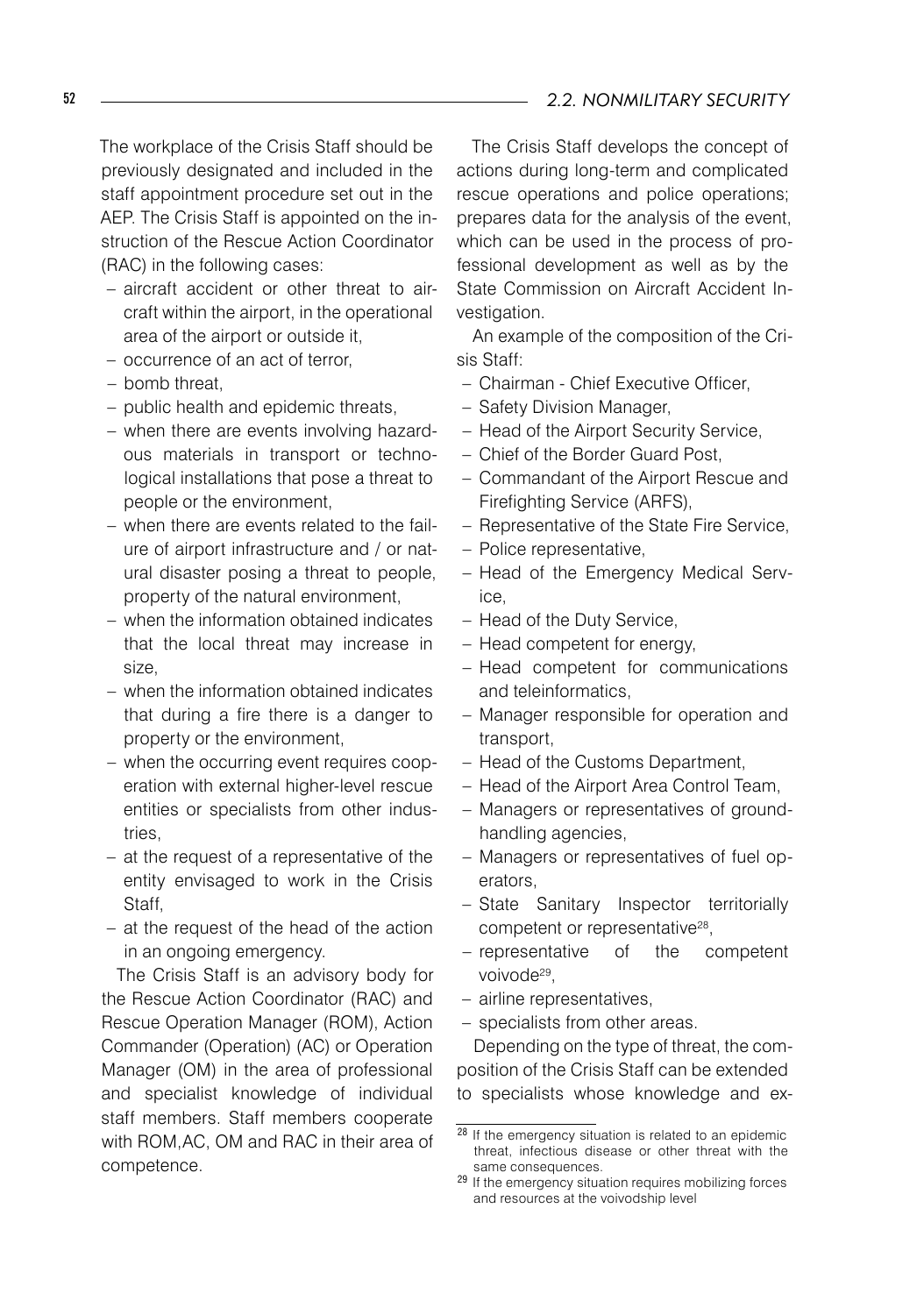perience can be useful in solving a crisis. The accepted principle is the delegation of a representative by a person envisaged to participate in the work of the staff when there is a situation of inability to personally arrive by it.

The main tasks of the Crisis Staf

- collecting, selecting and analyzing information on planned and conducted activities as well as developing conclusions and forecasts of the situation development on their basis,
- determination of the forces and means necessary to remove the threat,
- preparation of detailed variants proposals for ROM, AC, OM actions,
- forwarding, through representatives of individual services (staff members), decisions and requests of ROM, AC, OM subordinate employees / officers,
- exercising supervision over achieving full readiness for activities of subordinate forces,
- supervising and coordinating the implementation of tasks by subordinate forces during operations,
- coordinating logistic and medical inter-– vention support,
- preparing periodic and ad hoc reports,
- preparation of the final report on the conducted activity.

#### 4.4.Mobile command centre

The mobile command centre is an operational unit that acts as the Staff for Intervention, whose goal is to coordinate the activities of the services involved in on-site activities. It is appointed by the RAC on the basis of an analysis of the emerging threat situation whose the size and development require the establishment of a staff supporting the ROM, AC, OMin the immediate vicinity of the activities. The workplace of the Staff of Intervention is appointed on an ad hoc basis by the RAC in consultation

with ROM, AC, OM. It should be located near the place of operation, but outside the zone of impact of hazardous factors. During the activities, members of the Staff for Intervention are required to wear properly marked vests.

Main tasks:

- providing necessary information ROM, AC, OM,
- cooperation with specialists in matters of rescue, terrorism, pyrotechnics, negotiations, construction (depending on needs),
- the use of other means, devices, communication systems and data analysis methods, the use or use of which may improve operation in an emergency.

The Staff of Intervention is launched in the following cases:

- when there is a need to support ROM, AC, OM at the scene of an accident,
- at the request of a member of the Crisis Staff directed to the RAC,
- at the request of ROM, AC, OM

#### 4.5.Contact with the mass media

A press center is organized for contact with the mass media. The Spokesperson or other person appointed by the manager provides information about the situation to the mass media in an organized press center. To ensure the efficiency of operations, RAC may temporarily limit or refuse to provide information to mass media if it is required by the safety of persons in aircraft or facilities covered by the action. The frequency of meetings of the Press Spokesman with representatives of the mass media always remains at the management decision. The rule is not to disclose any information by unauthorized persons. A press center can be organized at airport infrastructure facilities. It is important that the location of the press center is organized in a different facility than that intended for contact with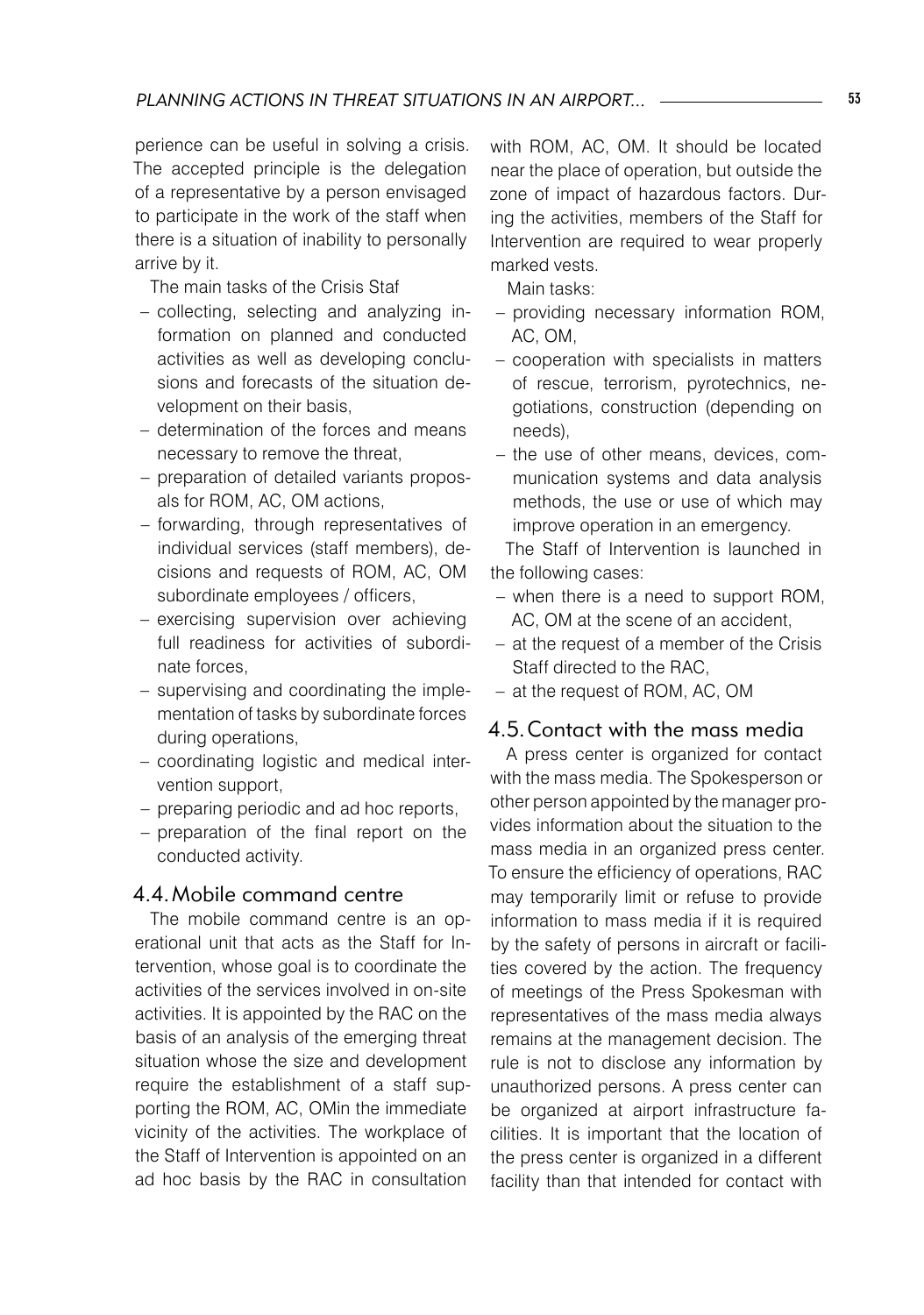victims' families, a center for providing information about victims and a connecting point between victims and their families.

## 4.6.Contact with victims' families

Information about injured persons is provided in the information transfer center. The representative of the managing body shall appoint its exact location. The center can be organized in airport infrastructure facilities, providing the center's location is different than the location of other centers.

4.7.Center for persons not requiring medical assistance, center for connecting victims with their fami-

#### lies, a place for luggage for victims

The place of organization of the centers is usually designated by RAC. These centers can be organized in airport infrastructure facilities depending on the number of people and the use of airport facilities for other purposes. The center is located in a different facility than the one intended for other centers.

#### 4.8.Rules for managing of intervention and delegating authority

The rules for managing of intervention and delegating authority are summarized in the table below.

| <b>Intervention</b><br>Coordinator                                                                                                                                                                                                                                                                                                              | <b>Intervention Leader</b> | <b>Emergency situation</b>                                                                                                                                                                                                                                                                                                                                | <b>Comments</b>                                                                                                                                                                                                                                                                                                                                                                                                                                                                                                                                                                                                                                                                                                                                                                                                                                                          |
|-------------------------------------------------------------------------------------------------------------------------------------------------------------------------------------------------------------------------------------------------------------------------------------------------------------------------------------------------|----------------------------|-----------------------------------------------------------------------------------------------------------------------------------------------------------------------------------------------------------------------------------------------------------------------------------------------------------------------------------------------------------|--------------------------------------------------------------------------------------------------------------------------------------------------------------------------------------------------------------------------------------------------------------------------------------------------------------------------------------------------------------------------------------------------------------------------------------------------------------------------------------------------------------------------------------------------------------------------------------------------------------------------------------------------------------------------------------------------------------------------------------------------------------------------------------------------------------------------------------------------------------------------|
| In each case the co-<br>ordinator is the rep-<br>resentative manag-<br>ing the airport and<br>at the same time is<br>the chairman of the<br>Crisis Staff<br>The role of RAC is<br>performed in the<br>following<br>order:<br>General director of<br>the airport,<br>Operational<br>and<br>technical<br>Deputy<br>Director, Port Duty<br>Officer | ARFS Commander- (ROM)      | • aviation accident at the<br>airport and within the air-<br>port's operational area;<br>• AC air incident during a<br>flight resulting in the need<br>for a landing (without ter-<br>rorist threats and explo-<br>sives)<br>• airport facility fire;<br>• release or change of haz-<br>ardous materials:<br>• natural disaster or techni-<br>cal failure | • ARFS Commandant is re-<br>sponsible for the proper<br>management of the rescue<br>operation and rescue units<br>participating in the inter-<br>vention.<br>• In the absence of the Com-<br>mandant, the duties of the<br>ROM are performed in the<br>following order: Deputy<br>ARFS Commandant, com-<br>mander of the ARFS pla-<br>toon.<br>• The management of rescue<br>operations may be taken<br>over by an authorized fire-<br>fighter State fire brigade at<br>any stage of the operation.<br>• When<br>threatened<br>with<br>hazardous material, ROM<br>works closely with a spe-<br>cialist appropriate to the<br>type of threat (Radiological<br>Protection Inspector, DGR<br>/ ADR specialist, CARGO<br>agent with IATA qualifica-<br>tions. National Sanitary In-<br>spector, Central Laboratory<br>for Radiological Protection,<br>Gas Emergency Service) |

Table 1. Rules for managing of intervention and delegating authority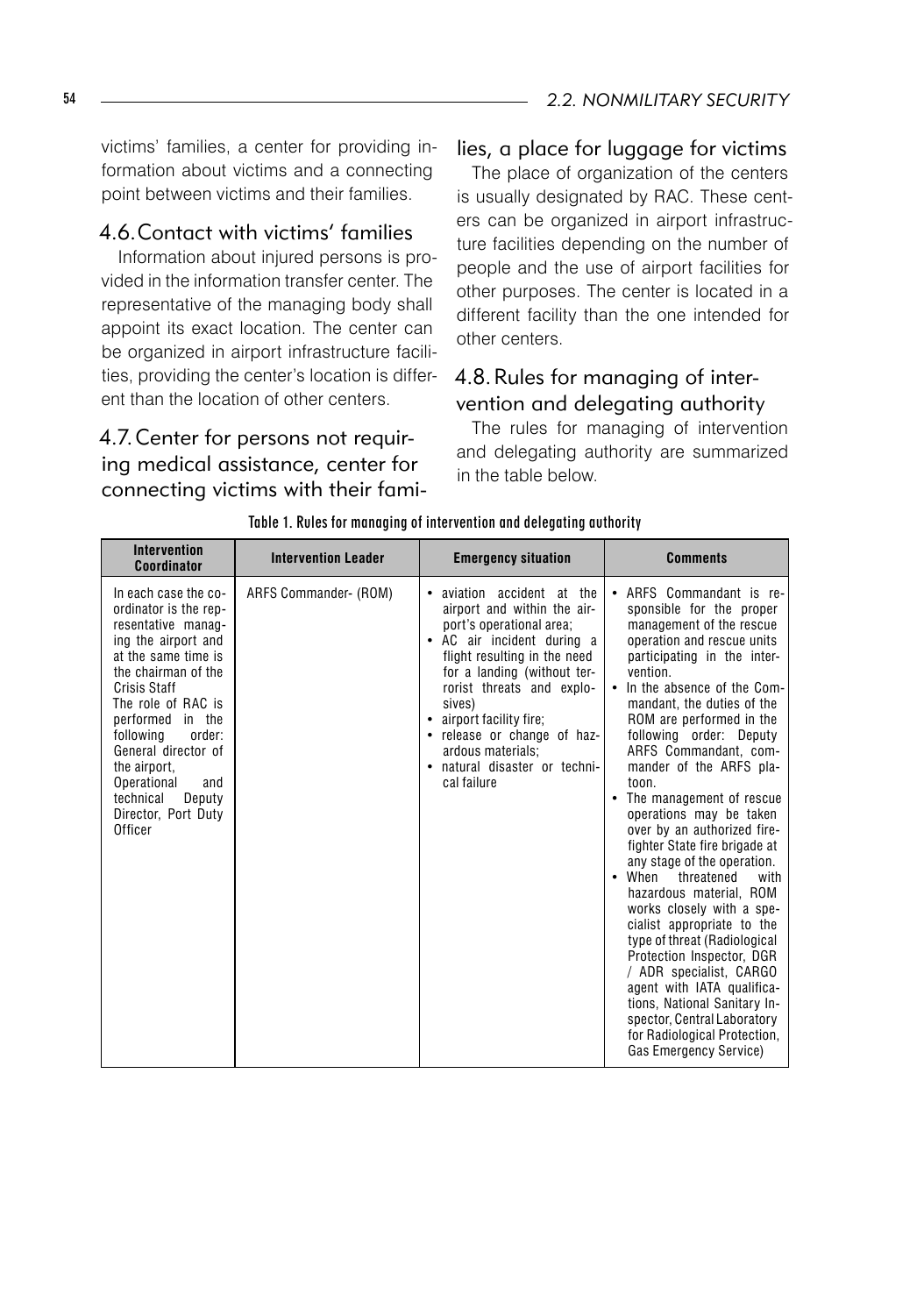|  | Representative of Police<br><sub>0r</sub><br>Border Guard<br>(AC)                                                                                                                                                                      | • sabotage with regard to the<br>bomb threat:<br>• act of unlawful interfer-<br>ence | • The first entity authorized<br>to direct the intervention is<br>the Police.                                                             |
|--|----------------------------------------------------------------------------------------------------------------------------------------------------------------------------------------------------------------------------------------|--------------------------------------------------------------------------------------|-------------------------------------------------------------------------------------------------------------------------------------------|
|  | The State Sanitary Inspector<br>competent for the territory<br>or a representative of the ter-<br>ritorially competent Sanitary-<br>Epidemiological Station.<br>doctor on duty at the medical<br>aid point (outpatient clinic)<br>(OM) | epidemic threat or other<br>public health threat.                                    | • In the first phase of activi-<br>ties, the referring entity is a<br>doctor on duty at the medi-<br>cal aid point (outpatient<br>clinic) |
|  | Officer of the State Fire Serv-<br>ice from the unit competent<br>for the place of incident                                                                                                                                            | aviation accident outside<br>the airport's operational<br>area                       |                                                                                                                                           |

Source: Own study based on applicable regulations.

## 4.9. Exercise

Exercises reflecting the real situation that may occur at an airport are an indispensable element of planning actions in an emergency situation at an airport. Conducting the exercises gives the opportunity to verify the procedures contained in the AEP.

Testing procedures in AEP through exercises is a diagnostic tool to identify potential, serious gaps and imperfections in its content. Conducting exercises enables airport services obliged to respond to emergency situations to integrate more deeply and to learn their own ways of operating. In turn, it provides the opportunity for external services to improve cooperation with airport staff and become familiar with the airport infrastructure and identified areas of danger. In order to accurately reflect the threat situation at the airport, you should strive for the exercises to be carried out both during the daytime and at night, and in various atmospheric conditions.

There are the following types of drills for emergency situations:

- comprehensive (full scale) organized at least every two years,
- partial carried out during the year after the given comprehensive exercise to make sure that any deficiencies and errors that occurred during the comprehensive exercise have been corrected.

The International Civil Aviation Organization (ICAO) in Doc 9137-AN / 898 - Airport Service Manual: Part 7 - Planning emergency operations at an airport (second edition) identifies one more type of exercise: staff (theoretical) exercises at least once every six months, except for the six-month period during which comprehensive exercises were carried out.

Checking the following items should be considered as the main objectives of exercises in emergency situations:

- the response of all services involved in rescue operations,
- emergency plans and procedures (including those regulating the crisis management process),
- rescue equipment and means of communication.

Exercises are a form of training, therefore they should also be seen as a tool to neutralize the impact of the human factor on the effectiveness of actions and decisions taken in the crisis management process.

#### 4.10. Rescue organization

The most common and probable event that results in an emergency situation at the airport and operational area is an air accident. Air accidents and traffic accidents,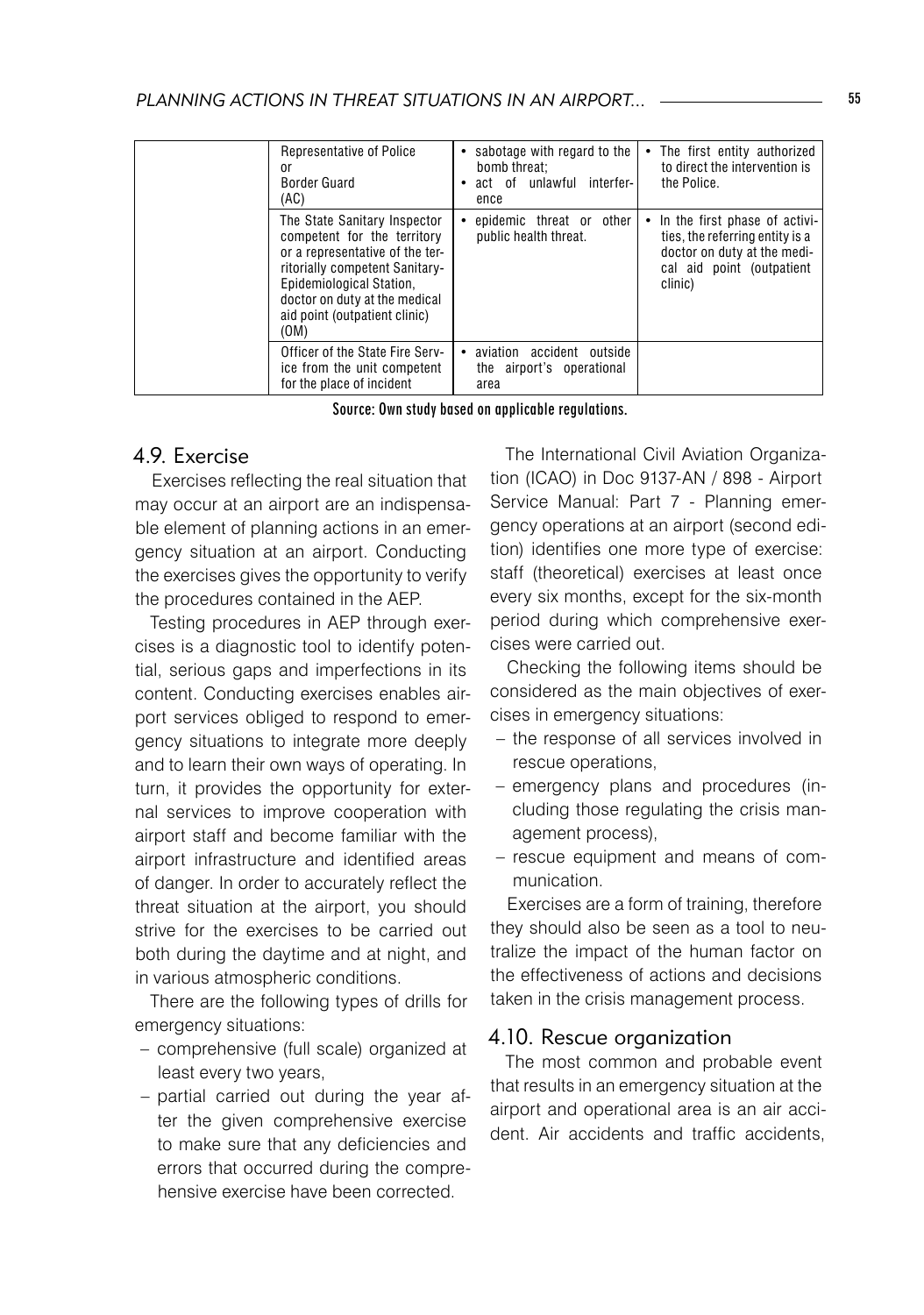which have the hallmarks of a mass event $^{\rm 30},$ are usually distinguished by greater tragedy. Hence, as the main task of the services responsible for the safety of passengers and airport employees, constant striving for the proper organization of the airport rescue system<sup>31</sup> is indicated. The airport rescue system consists of: Airport Rescue and Firefighting Service<sup>32</sup> as a leading service and units of the health care system, public administration bodies, units of the State Fire Service and other public services. These activities are aimed at helping persons on board the aircraft or in airport facilities<sup>33</sup>.

The tasks of the rescue system are not reduced only to rescue operations after the event with the participation of the aircraft. It also includes firefighting activities during an airport facility fire, responding and removing the effects of natural disasters, technical failures, preventing their occurrence, as well as preventive and control activities of the state of fire protection, implemented by the Airport Rescue and Fire Fighting Service (the airport operator performs this task based on regulations Act on fire protection and the Aviation Law).

# 5. Summary

The events of September 11, 2001 drew the attention of the whole world to the threats of terrorism. Undoubtedly, these were tragic events that were widely heard in civil aviation due to the use of previously hijacked aircraft for attacks. Activities in the field of civil aviation security aimed at counteracting terrorism began to take on another, more expressive meaning. In many countries, the state of increased readiness for terrorist activities has been maintained so far. Despite the tougher civil aviation security regulations in relation to the state prior to 2001, there is still a likelihood of an act of terror. This facilitates the global reach of air transport. Without proper preparation of procedures in this circumstance, it is impossible to effectively manage the crisis.

Air transport, as previously mentioned, gives the possibility of rapid movement of people, goods, as well as factors causing infectious diseases<sup>34</sup> or particularly dangerous and highly contagious<sup>35</sup>. A flight from one end of the world to the other usually involves more than one change and waiting for the next flight, an infected person (carrier) may not even be aware of their condition. According to medical literature, such a short period of time is sufficient to develop the disease in the body of an infected person<sup>36</sup>, and even to spread the disease to other passengers and the crew of the aircraft due to the simple fact of the inability to physically isolate the carrier. This event, depending on the type of disease, gener-

<sup>30</sup> Events as a result of which the demand for qualified first aid and medical emergency operations identified in the segregation process of the victims exceeds the capacity of the emergency entities and forces present at the scene of the emergency in a given phase of rescue operations. Source: Regulation of the Minister of the Interior and Administration of 3 July 2017 regarding the detailed organization of the national fire and rescue system Acts. U. 2017, item 1319, as amended - § 2. point 15.

<sup>31</sup> The Aviation Law Act in art. 84. imposes on the manager an obligation to ensure airport fire protection; organization of the airport rescue system by developing AEP and coordinating the tasks of external services as well as organization and ensuring the functioning of ARFS (element of the airport rescue system).

<sup>&</sup>lt;sup>32</sup> The airport rescue and firefighting service is a unit of fire protection within the meaning of the Act of 24 August 1991. on fire protection. The airport operator is responsible for its organization.

<sup>33</sup> T. Compa (2014), Bezpieczeństwo transportu lotniczego w systemie bezpieczeństwa narodowego, Dęblin: WSOSP, p. 373.

<sup>34</sup> Disease that was caused by a biological pathogen - Act of 5 December 2008 on preventing and combating infections and infectious diseases in humans Acts. U. 2019, item 1239consolidated text - art. 2. point 3.

<sup>&</sup>lt;sup>35</sup> Infectious disease, easily spreading, with high mortality, causing a particular threat to public health and requiring special methods of eradication, including cholera, plague, smallpox, viral hemorrhagic fever - Act on prevention and eradication ... - Art. 2. point 4.

<sup>36</sup> ht tps://gis.gov.pl/zdrowie/choroby-zaka zne/ [accessed on November 15 2019]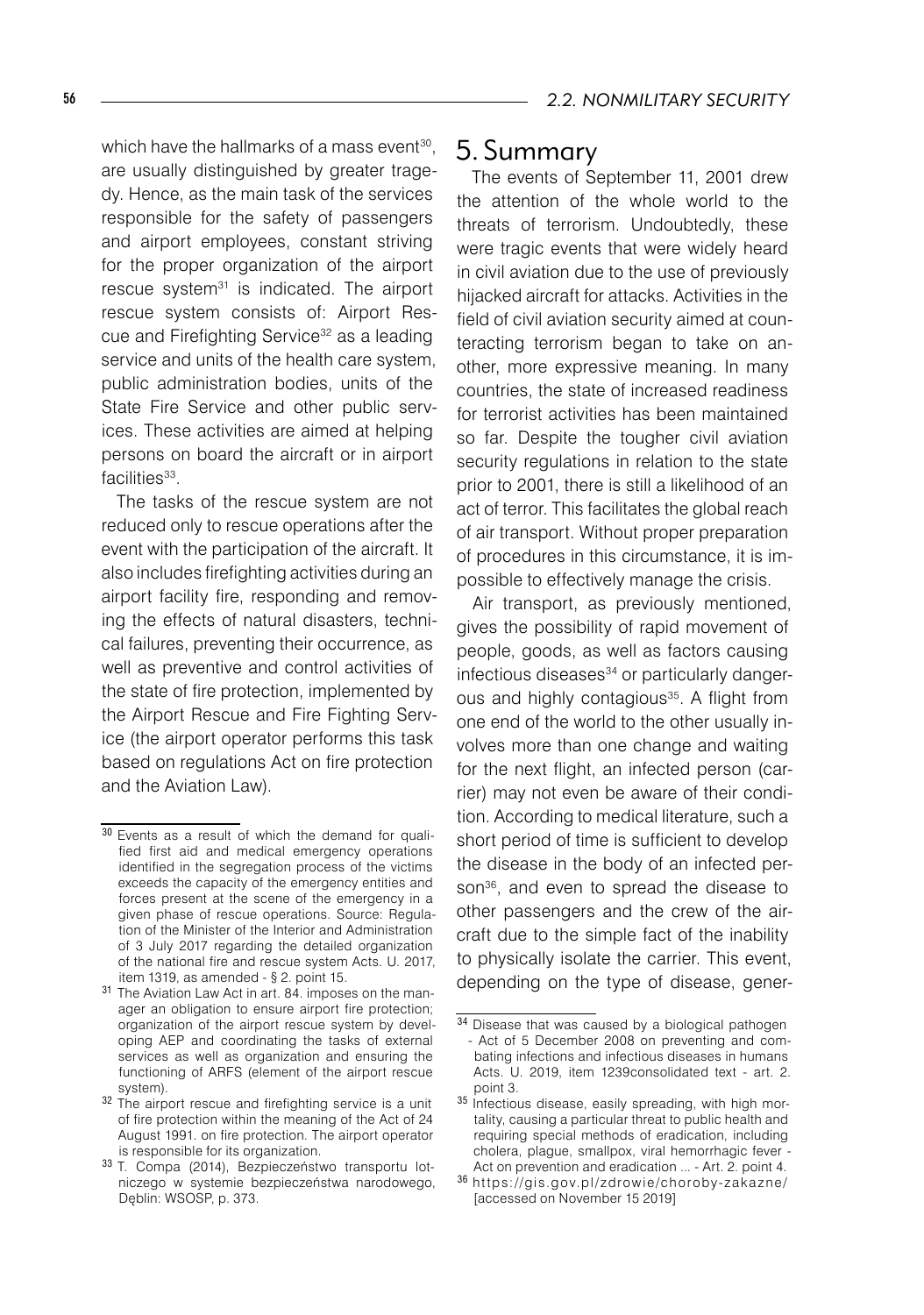ates a threat to the flight (inability of the crew to continue piloting) and to the airport (the possibility of spreading the disease). Therefore, actions aimed at preventing the spread of the disease at the airport must be carefully thought out and implemented in the crisis management process

In many cases of emergency situations at the airport, it often becomes necessary to take rescue action. An aviation accident is the most evident example. This event forces the manager to perform probably the most extensive spectrum of activities in the area of planning and organization of crisis management. However, it is not the only option. The necessity to launch rescue operations is also associated with events such as airport facility fire, release or change of hazardous materials, natural disaster or technical failure. In such cases, the implementation of properly planned procedures facilitates the efficient launch and conduct of rescue operations, which can also be considered a form of crisis management.

Considering the above arguments, it is clear that emergency planning is becoming indispensable. It is impossible to act spontaneously in crisis situations, which are so extensive and which may with great probability become mass events, or be as "delicate" as the threat of an infectious disease, or negotiations with a terrorist hijacker. Properly planned actions collected in the handbook - action plan in emergency situations, however, are one of the three components of the success of planned projects. The second component is well-trained staff, both in applicable procedures and the rules of their own actions. Therefore, it is also extremely important to regularly conduct exercises. Their organization allows to verify the AEP procedures and creates the opportunity to improve the cooperation of services and entities not only in the immediate danger zone, but also outside of it, thus limiting the element of the human factor (limitation of the human factor should be considered as the third component) in the entire crisis management process in the airport.

# Bibliography

- Compa T. (2014),Bezpieczeństwo transportu lotniczego w systemie bezpieczeństwa narodowego, Dęblin: WSOSP.
- Compa T., Kozuba J., Skop Z. (2010), Ratownictwo lotnicze i lotniskowe, Dęblin: WSOSP.
- Łuczak K. (red.) (2016), Zarządzanie bezpieczeństwem w lotnictwie cywilnym*,*  Katowice: Wydawnictwo Uniwersytetu Śląskiego.
- Szczucki J, Gąsior M., Zając G., Szczelina M. (2011), Zarządzanie bezpieczeństwem lotnictwa cywilnego. Skrypt dydaktyczny, Wrocław: Wydawnictwo Naukowe Dolnośląskiej Szkoły Wyższej.
- Ziarko J., Walas-Trębacz J. (2010), Podstawy zarządzania kryzysowego. Część 1 Zarządzanie kryzysowe w administracji publicznej, Kraków: Wydawnictwo Akademii Frycza Modrzewskiego

#### Acts of law

- The Act of 24 August 1991 on fire protection Acts. U. 1991, No. 81, item. 351 consolidated text.
- The Act of 3 July 2002 Aviation Law Acts. U.2002, No. 130, item 1112 consolidated text.
- The Act of 26 April 2007 on crisis management Acts. U.2019, item 1398 consolidated text.
- The Act of 5 December 2008 on preventing and combating infections and infectious diseases in humans Acts. U.2019, item 1239 consolidated text.
- Convention on International Civil Aviation signed in Chicago on December 7, 1944 Acts. U.1959, No. 35, item 212, as amended).
- Commission Regulation (EU) No 139/2014 of 12 February 2014 laying down require-